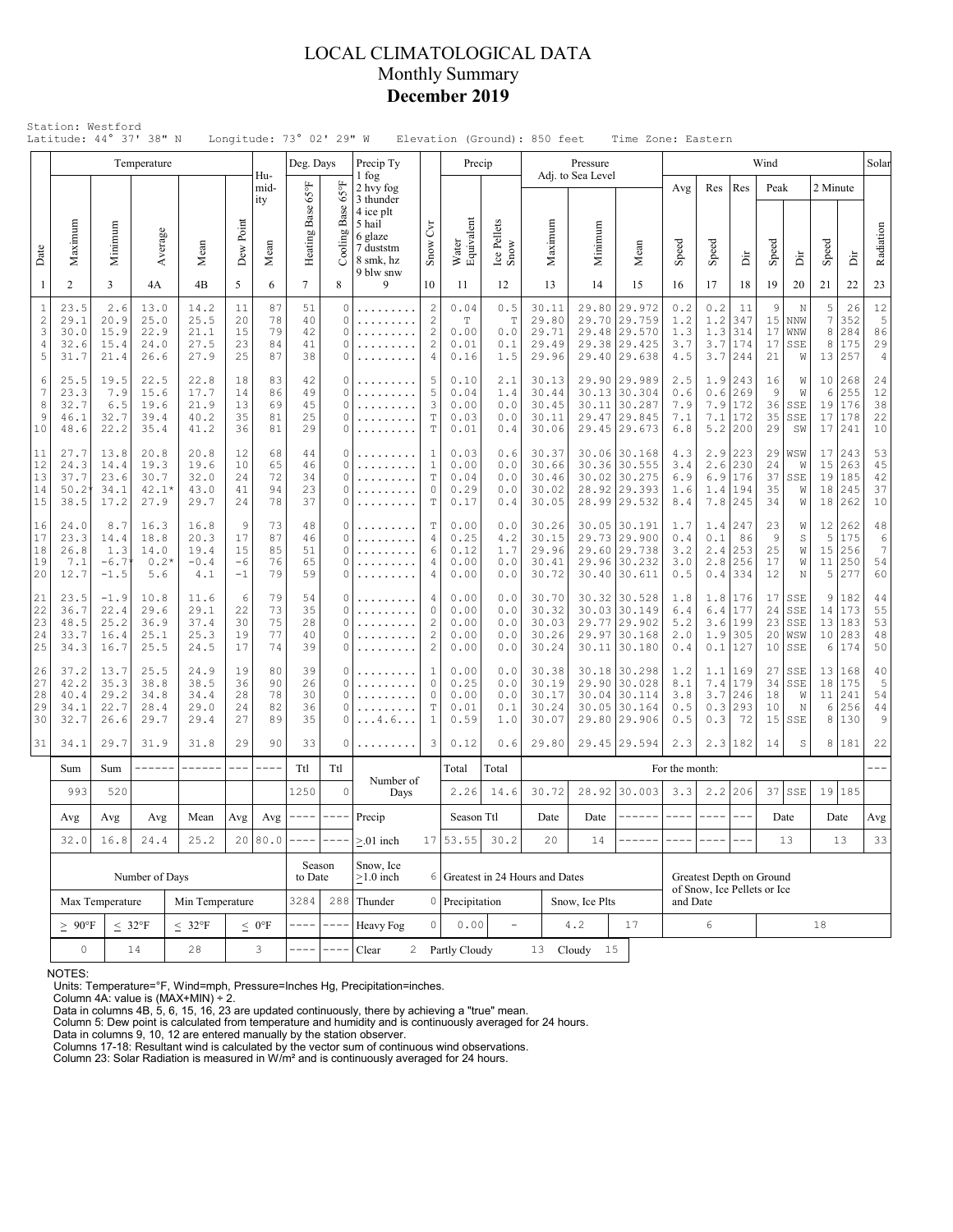## OBSERVATIONS AT 3-HOUR INTERVALS **December 2019: Westford**

|                                                          |                                                                                                                                                                                                                                                                                                                                                                                                                                                                                     |                                                                            |                                                              |                                              |                                                                      |                                                                             |                                                  | Wind                                                                    |                                                                                              |                                               |                                                                              |                                                              |                                                          |                                                 |                                              |                                                    | Wind                                                                 |                                                              |                                              |                                                                                       |                                                              |                                              |                                                            |                                                                                 |                                              | Wind                                                                                          |                                                                                           |
|----------------------------------------------------------|-------------------------------------------------------------------------------------------------------------------------------------------------------------------------------------------------------------------------------------------------------------------------------------------------------------------------------------------------------------------------------------------------------------------------------------------------------------------------------------|----------------------------------------------------------------------------|--------------------------------------------------------------|----------------------------------------------|----------------------------------------------------------------------|-----------------------------------------------------------------------------|--------------------------------------------------|-------------------------------------------------------------------------|----------------------------------------------------------------------------------------------|-----------------------------------------------|------------------------------------------------------------------------------|--------------------------------------------------------------|----------------------------------------------------------|-------------------------------------------------|----------------------------------------------|----------------------------------------------------|----------------------------------------------------------------------|--------------------------------------------------------------|----------------------------------------------|---------------------------------------------------------------------------------------|--------------------------------------------------------------|----------------------------------------------|------------------------------------------------------------|---------------------------------------------------------------------------------|----------------------------------------------|-----------------------------------------------------------------------------------------------|-------------------------------------------------------------------------------------------|
| Hour                                                     | Sunshine                                                                                                                                                                                                                                                                                                                                                                                                                                                                            | Pressure                                                                   | Rainfall<br>rate                                             | Temperature                                  | Dew Point                                                            | Humidity                                                                    | Direction                                        | Speed                                                                   | Gust                                                                                         | Sunshine                                      | Pressure                                                                     | Rainfall<br>rate                                             | Temperature                                              | Dew Point                                       | Humidity                                     | Direction                                          | Speed                                                                | Gust                                                         | Sunshine                                     | Pressure                                                                              | Rainfall<br>rate                                             | Temperature                                  | Dew Point                                                  | Humidity                                                                        | Direction                                    | Speed                                                                                         | Gust                                                                                      |
|                                                          |                                                                                                                                                                                                                                                                                                                                                                                                                                                                                     |                                                                            |                                                              | DEC 01                                       |                                                                      |                                                                             |                                                  |                                                                         |                                                                                              |                                               |                                                                              |                                                              | DEC 02                                                   |                                                 |                                              |                                                    |                                                                      |                                                              |                                              |                                                                                       |                                                              | DEC 03                                       |                                                            |                                                                                 |                                              |                                                                                               |                                                                                           |
| 0 <sub>0</sub><br>03<br>06<br>09<br>12<br>15<br>18<br>21 | 0<br>30.10<br>0.00<br>88<br>00<br>0<br>6<br>3<br>3<br>0<br>30.06<br>0.00<br>0 <sub>0</sub><br>6<br>88<br>0<br>0<br>$1\,$<br>0 <sub>0</sub><br>30.06<br>0.00<br>4<br>87<br>0<br>30.04<br>7<br>35<br>33<br>0.00<br>10<br>$\mathbf{1}$<br>89<br>$\,1\,$<br>42<br>29.93<br>0.00<br>12<br>0 <sub>0</sub><br>16<br>84<br>25<br>$\mathbf{1}$<br>9<br>29.91<br>0.00<br>20<br>15<br>78<br>0<br>29.92<br>0.00<br>21<br>18<br>25<br>0<br>87<br>29.85<br>22<br>20<br>27<br>0<br>0<br>0.00<br>91 |                                                                            |                                                              |                                              |                                                                      | 0<br>0<br>0<br>3<br>9<br>4<br>0<br>4                                        | 0<br>0<br>$\circ$<br>18<br>21<br>5<br>0<br>0     | 29.80<br>29.77<br>29.76<br>29.78<br>29.76<br>29.75<br>29.76<br>29.75    | 0.00<br>0.00<br>0.00<br>0.00<br>0.00<br>0.00<br>0.00<br>0.00                                 | 23<br>25<br>25<br>26<br>29<br>28<br>26<br>24  | 21<br>20<br>21<br>21<br>22<br>18<br>18<br>18                                 | 91<br>83<br>84<br>81<br>76<br>66<br>71<br>76                 | 02<br>34<br>35<br>35<br>0 <sub>0</sub><br>35<br>35<br>34 | 0<br>0<br>0<br>2<br>0<br>2<br>4<br>0            | 0<br>4<br>8<br>8<br>8<br>7<br>11<br>9        | 0<br>0<br>0<br>16<br>550<br>90<br>0<br>0           | 29.70<br>29.65<br>29.63<br>29.59<br>29.54<br>29.53<br>29.52<br>29.50 | 0.00<br>0.00<br>0.00<br>0.00<br>0.00<br>0.00<br>0.00<br>0.00 | 21<br>19<br>18<br>17<br>27<br>28<br>22<br>17 | 15<br>14<br>13<br>13<br>19<br>17<br>16<br>14                                          | 79<br>82<br>83<br>82<br>72<br>62<br>79<br>87                 | 33<br>32<br>36<br>33<br>35<br>29<br>30<br>02 | 0<br>2<br>0<br>$\overline{\mathbf{c}}$<br>3<br>6<br>0<br>0 | 8<br>6<br>3<br>9<br>$\begin{array}{c} 11 \\ 16 \end{array}$<br>3<br>$\mathbb O$ |                                              |                                                                                               |                                                                                           |
|                                                          |                                                                                                                                                                                                                                                                                                                                                                                                                                                                                     |                                                                            |                                                              | DEC 04                                       |                                                                      |                                                                             |                                                  |                                                                         |                                                                                              |                                               |                                                                              |                                                              | DEC 05                                                   |                                                 |                                              |                                                    |                                                                      |                                                              |                                              |                                                                                       |                                                              | DEC 06                                       |                                                            |                                                                                 |                                              |                                                                                               |                                                                                           |
| 0 <sub>0</sub><br>03<br>06<br>09<br>12<br>15<br>18<br>21 | 0<br>0<br>0<br>26<br>107<br>39<br>0<br>0                                                                                                                                                                                                                                                                                                                                                                                                                                            | 129.49<br>29.47<br>29.45<br>29.45<br>29.41<br>29.39<br>29.40<br>29.41      | 0.00<br>0.00<br>0.00<br>0.00<br>0.00<br>0.00<br>0.00<br>0.00 | 17<br>22<br>24<br>26<br>30<br>32<br>31<br>31 | 13<br>17<br>17<br>22<br>27<br>28<br>27<br>29                         | 81<br>75<br>83<br>87<br>82<br>86<br>92                                      | 83,19<br>18<br>16<br>16<br>17<br>17<br>17<br>17  | 0<br>0<br>4<br>7<br>3<br>5<br>4<br>6                                    | 1<br>4<br>11<br>12<br>9<br>9<br>9<br>11                                                      | $\circ$<br>$\circ$<br>12<br>16<br>5<br>0<br>0 | 0, 29.40<br>29.42<br>29.47<br>29.55<br>29.60<br>29.68<br>29.81<br>29.90      | 0.00<br>0.00<br>0.00<br>0.00<br>0.00<br>0.00<br>0.00<br>0.00 | 30<br>30<br>31<br>31<br>31<br>28<br>24<br>22             | 29<br>29<br>29<br>29<br>29<br>23<br>18<br>16    | 94<br>95<br>95<br>94<br>91<br>82<br>78<br>76 | 17<br>18<br>19<br>27<br>27<br>26<br>27<br>26       | 4<br>5<br>$\mathbf{2}$<br>3<br>0<br>6<br>5<br>8                      | 10<br>9<br>5<br>7<br>9<br>12<br>16<br>15                     | $\circ$<br>0<br>69<br>97<br>18<br>0<br>0     | 0, 29.96<br>29.99<br>30.00<br>29.98<br>29.94<br>29.91<br>29.97<br>30.07               | 0.00<br>0.00<br>0.00<br>0.00<br>0.00<br>0.00<br>0.00<br>0.00 | 22<br>22<br>22<br>22<br>25<br>25<br>24<br>21 | 16<br>16<br>16<br>18<br>20<br>22<br>22<br>18               | 77<br>76<br>77<br>85<br>78<br>88<br>91<br>88                                    | 23<br>24<br>23<br>17<br>15<br>17<br>30<br>29 | 7<br>4<br>$\sqrt{2}$<br>3<br>4<br>0<br>0<br>5                                                 | 15<br>$12\,$<br>$\epsilon$<br>$\epsilon$<br>$\,$ 8 $\,$<br>$\mathsf{O}\xspace$<br>5<br>16 |
|                                                          | DEC 07                                                                                                                                                                                                                                                                                                                                                                                                                                                                              |                                                                            |                                                              |                                              |                                                                      |                                                                             |                                                  |                                                                         |                                                                                              |                                               | DEC 08                                                                       |                                                              |                                                          |                                                 |                                              |                                                    |                                                                      |                                                              |                                              | DEC 09                                                                                |                                                              |                                              |                                                            |                                                                                 |                                              |                                                                                               |                                                                                           |
| 0 <sub>0</sub><br>03<br>06<br>09<br>12<br>15<br>18<br>21 | 0<br>0<br>18<br>44<br>19<br>0<br>0                                                                                                                                                                                                                                                                                                                                                                                                                                                  | 0, 30.13<br>30.18<br>30.22<br>30.28<br>30.31<br>30.33<br>30.39<br>30.42    | 0.00<br>0.00<br>0.00<br>0.00<br>0.00<br>0.00<br>0.00<br>0.00 | 20<br>19<br>17<br>19<br>21<br>21<br>17<br>14 | 16<br>15<br>14<br>16<br>15<br>16<br>15<br>11                         | 87<br>89<br>89<br>78<br>82<br>90<br>87                                      | 87, 27<br>27<br>29<br>29<br>27<br>25<br>26<br>23 | 2<br>0<br>0<br>0<br>4<br>0<br>0<br>2                                    | 7<br>6<br>0<br>$\mathbb O$<br>9<br>$\overline{c}$<br>0<br>7                                  | $\circ$<br>0<br>18<br>149<br>32<br>0<br>0     | 0, 30.43<br>30.45<br>30.43<br>30.38<br>30.29<br>30.22<br>30.16<br>30.12      | 0.00<br>0.00<br>0.00<br>0.00<br>0.00<br>0.00<br>0.00<br>0.00 | 14<br>8<br>13<br>16<br>27<br>29<br>29<br>30              | 11<br>6<br>9<br>9<br>16<br>13<br>16<br>20       | 89<br>91<br>84<br>74<br>64<br>51<br>59<br>64 | 123<br>16<br>16<br>17<br>18<br>17<br>16<br>17      | 0<br>3<br>4<br>4<br>7<br>9<br>9<br>13                                | 1<br>6<br>9<br>19<br>29<br>20<br>29<br>26                    | 0<br>0<br>39<br>120<br>25<br>0<br>0          | 0, 30.11<br>30.10<br>30.08<br>30.04<br>29.91<br>29.72<br>29.59<br>29.52               | 0.00<br>0.00<br>0.00<br>0.00<br>0.00<br>0.00<br>0.00<br>0.00 | 33<br>35<br>37<br>39<br>43<br>41<br>42<br>45 | 22<br>26<br>29<br>33<br>35<br>37<br>41<br>43               | 64, 16<br>69<br>75<br>79<br>73<br>85<br>96<br>93                                | 17<br>16<br>16<br>16<br>17<br>18<br>16       | 8<br>12<br>8<br>6<br>3<br>$\,1\,$<br>6<br>13                                                  | 23<br>27<br>23<br>17<br>$\begin{array}{c} 12 \\ 5 \end{array}$<br>$13$<br>25              |
|                                                          |                                                                                                                                                                                                                                                                                                                                                                                                                                                                                     |                                                                            |                                                              | DEC 10                                       |                                                                      |                                                                             |                                                  |                                                                         |                                                                                              |                                               |                                                                              |                                                              | DEC 11                                                   |                                                 |                                              |                                                    |                                                                      |                                                              |                                              |                                                                                       |                                                              | DEC 12                                       |                                                            |                                                                                 |                                              |                                                                                               |                                                                                           |
| 0 <sub>0</sub><br>03<br>06<br>09<br>12<br>15<br>18<br>21 | 0<br>0<br>44<br>16<br>21<br>0<br>0                                                                                                                                                                                                                                                                                                                                                                                                                                                  | 0, 29.48<br>29.49<br>29.50<br>29.57<br>29.57<br>29.68<br>29.83<br>29.95    | 0.00<br>0.00<br>0.00<br>0.00<br>0.00<br>0.00<br>0.00<br>0.00 | 46<br>48<br>48<br>48<br>48<br>40<br>37<br>27 | 44<br>45<br>45<br>45<br>43<br>29<br>26<br>22                         | 92<br>90<br>91<br>90<br>84<br>63<br>65<br>82                                | 17 ا<br>16<br>15<br>17<br>21<br>20<br>22<br>28   | 13<br>12<br>8<br>6<br>$\,1\,$<br>5<br>8<br>8                            | 27<br>25<br>19<br>18<br>12<br>19<br>18<br>14                                                 | 0<br>0<br>62<br>329<br>49<br>0<br>0           | 0, 30.06<br>30.13<br>30.18<br>30.22<br>30.15<br>30.08<br>30.11<br>30.23      | 0.00<br>0.00<br>0.00<br>0.00<br>0.00<br>0.00<br>0.00<br>0.00 | 22<br>18<br>15<br>15<br>25<br>25<br>26<br>22             | 15<br>9<br>$\,8\,$<br>8<br>13<br>11<br>15<br>16 | 73<br>69<br>75<br>75<br>58<br>54<br>63<br>77 | 134<br>30<br>33<br>01<br>16<br>15<br>18<br>24      | 5<br>1<br>1<br>0<br>7<br>$\overline{\mathbf{c}}$<br>5<br>7           | 11<br>7<br>8<br>0<br>13<br>10<br>10<br>24                    | 0<br>0<br>0<br>74<br>401<br>69<br>0<br>0     | 30.36<br>30.46<br>30.53<br>30.63<br>30.63<br>30.61<br>30.59<br>30.55                  | 0.00<br>0.00<br>0.00<br>0.00<br>0.00<br>0.00<br>0.00<br>0.00 | 19<br>16<br>18<br>18<br>22<br>23<br>17<br>23 | 7<br>5<br>9<br>8<br>10<br>10<br>10<br>14                   | 58<br>60<br>69<br>64<br>60<br>58<br>75<br>67                                    | 26<br>21<br>25<br>27<br>25<br>16<br>18<br>17 | 13<br>$\sqrt{4}$<br>$\boldsymbol{7}$<br>$\overline{\mathbf{c}}$<br>$\mathbf 1$<br>3<br>0<br>5 | 22<br>6<br>$1\,4$<br>$\,$ 8 $\,$<br>$\overline{7}$<br>$\epsilon$<br>$\mathbb O$<br>11     |
|                                                          |                                                                                                                                                                                                                                                                                                                                                                                                                                                                                     |                                                                            |                                                              | DEC 13                                       |                                                                      |                                                                             |                                                  |                                                                         |                                                                                              |                                               |                                                                              |                                                              | DEC 14                                                   |                                                 |                                              |                                                    |                                                                      |                                                              |                                              |                                                                                       |                                                              | DEC 15                                       |                                                            |                                                                                 |                                              |                                                                                               |                                                                                           |
| 00<br>03<br>06<br>10<br>12<br>15<br>18<br>21             | 0<br>0<br>0<br>37<br>46<br>$\circ$<br>0                                                                                                                                                                                                                                                                                                                                                                                                                                             | 30.46<br>30.40<br>30.35<br>30.36<br>352 30.30<br>30.25<br>30.19<br>30.12   | 0.00<br>0.00<br>0.00<br>0.00<br>0.00<br>0.00<br>0.00<br>0.00 | 24<br>27<br>28<br>31<br>37<br>36<br>35<br>34 | 13<br>13<br>12<br>22<br>29<br>29<br>31<br>32                         | 53<br>52<br>68<br>$\begin{array}{ c c }\n 70 & 18 \\  76 & 20\n\end{array}$ | 62, 14<br>17<br>17<br>17<br>83 18<br>93 16       | 5<br>11<br>9<br>9<br>10<br>$\boldsymbol{7}$<br>$\,1\,$<br>$\circ$       | 20<br>23<br>28<br>24<br>20<br>18<br>6<br>0                                                   | 0<br>$\,$ 0 $\,$<br>67<br>167<br>39<br>0<br>0 | 0, 30.02<br>29.90<br>29.73<br>29.57<br>29.35<br>29.19<br>29.01<br>28.93      | 0.00<br>0.00<br>0.00<br>0.00<br>0.00<br>0.00<br>0.00<br>0.00 | 34<br>39<br>40<br>42<br>49<br>49<br>44<br>45             | 33<br>38<br>38<br>41<br>46<br>46<br>43<br>44    | 96<br>95<br>97<br>90<br>89<br>96<br>97       | 96, 16<br>19<br>11<br>25<br>07<br> 07<br> 07<br>18 | 0<br>$\mathbf{1}$<br>$\circ$<br>ı<br>$\mathbb O$<br>0<br>1<br>10     | 0<br>5<br>$\circ$<br>3<br>0<br>$\circ$<br>3<br>21            | 0<br>0<br>0<br>23<br>35                      | 28.99<br>29.12<br>29.26<br>29.40<br>29.48<br>12 29.64<br>$0$ 29.85<br>0 29.96         | 0.00<br>0.00<br>0.00<br>0.00<br>0.00<br>0.00<br>0.00<br>0.00 | 39<br>36<br>35<br>35<br>35<br>29<br>22<br>20 | 35<br>30<br>30<br>30<br>29<br>23<br>15<br>12               | 86, 22<br>79<br>81<br>81<br>78<br>80 26<br>74 25<br>72 25                       | 23<br>21<br>23<br>22                         | 10<br>11<br>11<br>8<br>6<br>8<br>$12\,$<br>7                                                  | 22<br>28<br>29<br>23<br>16<br>19<br>18<br>17                                              |
|                                                          |                                                                                                                                                                                                                                                                                                                                                                                                                                                                                     |                                                                            |                                                              | DEC 16                                       |                                                                      |                                                                             |                                                  |                                                                         |                                                                                              |                                               |                                                                              |                                                              | DEC 17                                                   |                                                 |                                              |                                                    |                                                                      |                                                              |                                              |                                                                                       |                                                              | DEC 18                                       |                                                            |                                                                                 |                                              |                                                                                               |                                                                                           |
| 00<br>03<br>06<br>09<br>12<br>15<br>18<br>21             | 0<br>$\circ$<br>79<br>197<br>62<br>0<br>0                                                                                                                                                                                                                                                                                                                                                                                                                                           | 0, 30.05<br>30.14<br>30.18<br> 30.24<br>30.24<br> 30.23<br>30.21<br> 30.18 | 0.00<br>0.00<br>0.00<br>0.00<br>0.00<br>0.00<br>0.00<br>0.00 | 17<br>13<br>12<br>13<br>22<br>23<br>19<br>16 | 10<br>$\overline{7}$<br>$\boldsymbol{7}$<br>10<br>9<br>9<br>11<br>10 | 77<br>80<br>86<br>58<br>55<br>69<br>77                                      | 74 28<br>25<br>28<br>28<br>32<br>29<br>18<br>18  | 4<br>0<br>0<br>0<br>$\overline{\mathbf{c}}$<br>0<br>0<br>$\overline{c}$ | 13<br>3<br>3<br>$\mathbb O$<br>$\overline{7}$<br>$\overline{\mathbf{c}}$<br>$\mathsf S$<br>6 | $\mathbb O$<br>$\circ$<br>21<br>11<br>0       | 0, 30.15<br>30.11<br>30.03<br>16 29.95<br>29.87<br>29.78<br>29.76<br>0 29.74 | 0.00<br>0.00<br>0.00<br>0.00<br>0.00<br>0.00<br>0.00<br>0.00 | 18<br>17<br>16<br>20<br>21<br>23<br>23<br>23             | 12<br>13<br>13<br>15<br>18<br>21<br>21<br>21    | 79<br>82<br>88<br>81<br>88<br>90<br>91<br>92 | 18<br>18<br> 18<br>27<br>06<br>01<br>01<br>01      | 2<br>0<br>0<br>0<br>0<br>0<br>0<br>0                                 | 4<br>0<br>0<br>0<br>0<br>4<br>3<br>0                         | $\circ$                                      | 0, 29.73<br>0 29.74<br>29.71<br>21 29.70<br>44 29.63<br>0 29.63<br>0 29.77<br>0 29.87 | 0.00<br>0.00<br>0.00<br>0.00<br>0.00<br>0.00<br>0.00<br>0.00 | 23<br>23<br>22<br>23<br>26<br>24<br>18<br>8  | 21<br>21<br>20<br>21<br>23<br>22<br>10<br>$\mathbf{2}$     | 94, 28<br>94<br>92<br>93<br>89 17<br>92 26<br>71<br>74                          | 27<br>27<br> 17<br>26<br>27                  | 0<br>0<br>0<br>3<br>4<br>3<br>$12\,$<br>5                                                     | 3<br>3<br>$\mathbb O$<br>$\boldsymbol{7}$<br>10<br>8<br>18<br>$11\,$                      |

# MAXIMUM SHORT DURATION PRECIPITATION

| Time Period (minutes) |       | 10    | 15    | 20    | 30    | 45   | 60    | 80    | 100   | 120   | 150  | 180   |
|-----------------------|-------|-------|-------|-------|-------|------|-------|-------|-------|-------|------|-------|
| Precipitation         | 0.00  | 0.00  | 0.00  | 0.00  | 0.00  | 0.00 | 0.00  | 0.00  | 0.00  | 0.00  | 0.00 | 0.00  |
| Ended: Date           | $- -$ | $- -$ | $- -$ | $- -$ | $- -$ | $ -$ | $- -$ | $- -$ | $- -$ | $- -$ | $ -$ | $- -$ |
| Ended: Time           | ____  |       |       |       | ----  |      |       |       |       |       |      |       |

The precipitation amounts may occur at any time during the month. The time indicated is the ending time of the interval. Date and time are not entered for trace amounts.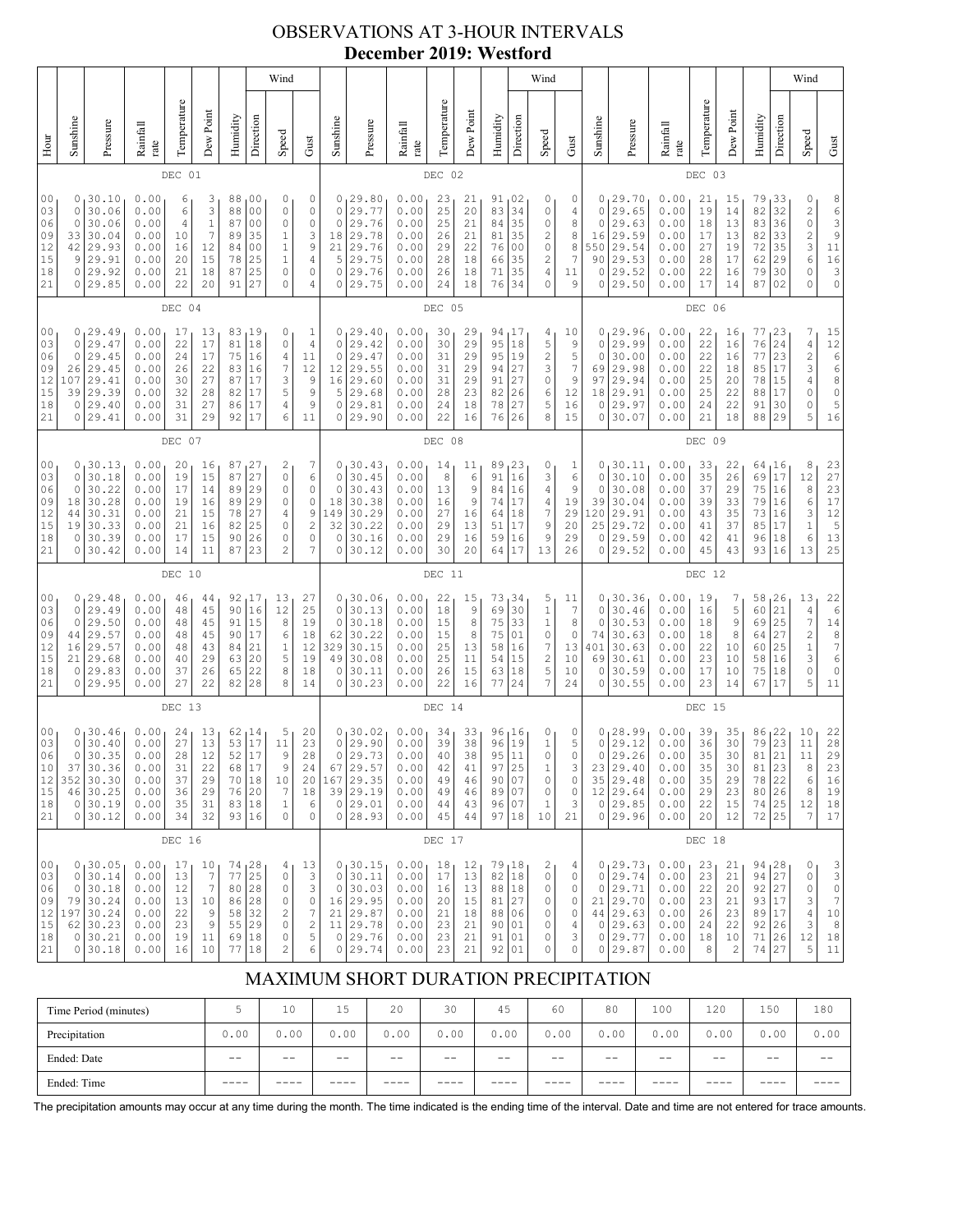## OBSERVATIONS AT 3-HOUR INTERVALS **December 2019: Westford**

|                                                              |                                                                                                                                                                                                                                                                                                                                                                                                                                                                                                                                                      |                                                                         |                                                              |                                              |                                              |                                            |                                                                              | Wind                                                                                |                                                                                                  |                                                                           |                                                                                    |                                                                                         |                                                                                   |                                              |                                                             |                                                                         | Wind                                                                                                            |                                                                                           |                                                                                      |                                                                         |                                                              |                                                                                   |                                                                                                         |                                                 |                                               | Wind                                                                                          |                                                                                                                                                      |
|--------------------------------------------------------------|------------------------------------------------------------------------------------------------------------------------------------------------------------------------------------------------------------------------------------------------------------------------------------------------------------------------------------------------------------------------------------------------------------------------------------------------------------------------------------------------------------------------------------------------------|-------------------------------------------------------------------------|--------------------------------------------------------------|----------------------------------------------|----------------------------------------------|--------------------------------------------|------------------------------------------------------------------------------|-------------------------------------------------------------------------------------|--------------------------------------------------------------------------------------------------|---------------------------------------------------------------------------|------------------------------------------------------------------------------------|-----------------------------------------------------------------------------------------|-----------------------------------------------------------------------------------|----------------------------------------------|-------------------------------------------------------------|-------------------------------------------------------------------------|-----------------------------------------------------------------------------------------------------------------|-------------------------------------------------------------------------------------------|--------------------------------------------------------------------------------------|-------------------------------------------------------------------------|--------------------------------------------------------------|-----------------------------------------------------------------------------------|---------------------------------------------------------------------------------------------------------|-------------------------------------------------|-----------------------------------------------|-----------------------------------------------------------------------------------------------|------------------------------------------------------------------------------------------------------------------------------------------------------|
| Hour                                                         | Sunshine                                                                                                                                                                                                                                                                                                                                                                                                                                                                                                                                             | Pressure                                                                | Rainfall<br>rate                                             | Temperature                                  | Dew Point                                    | Humidity                                   | Direction                                                                    | Speed                                                                               | Gust                                                                                             | Sunshine                                                                  | Pressure                                                                           | Rainfall<br>rate                                                                        | Temperature                                                                       | Dew Point                                    | Humidity                                                    | Direction                                                               | Speed                                                                                                           | Gust                                                                                      | Sunshine                                                                             | Pressure                                                                | Rainfall<br>rate                                             | Temperature                                                                       | Dew Point                                                                                               | Humidity                                        | Direction                                     | Speed                                                                                         | Gust                                                                                                                                                 |
|                                                              |                                                                                                                                                                                                                                                                                                                                                                                                                                                                                                                                                      |                                                                         |                                                              | DEC 19                                       |                                              |                                            |                                                                              |                                                                                     |                                                                                                  |                                                                           |                                                                                    |                                                                                         | DEC 20                                                                            |                                              |                                                             |                                                                         |                                                                                                                 |                                                                                           |                                                                                      |                                                                         |                                                              | DEC 21                                                                            |                                                                                                         |                                                 |                                               |                                                                                               |                                                                                                                                                      |
| 0 <sub>0</sub><br>03<br>06<br>09<br>$12\,$<br>15<br>18<br>21 | 0, 29.96<br>0.00<br>$\frac{77}{79}$ $\Big  \frac{29}{28}$<br>1<br>5<br>11<br>$-4$<br>$-3$<br>$\circ$<br>30.07<br>0.00<br>$-8$<br>$\mathbb O$<br>7<br>$-7$<br>75<br>0.00<br>$-12$<br>25<br>5<br>$\circ$<br>30.15<br>11<br>42<br>30.22<br>0.00<br>74<br>22<br>6<br>12<br>$-11$<br>-4<br>485<br>30.25<br>0.00<br>5<br>26<br>7<br>12<br>$-4$<br>66<br>7<br>29<br>$\sqrt{2}$<br>30.28<br>0.00<br>73<br>10<br>67<br>$-0$<br>30.33<br>3<br>77<br>22<br>$\circ$<br>0.00<br>$-3$<br>10<br>4<br>21<br>$\circ$<br>30.37<br>0.00<br>$-1$<br>$-4$<br>85<br>0<br>3 |                                                                         |                                                              |                                              |                                              | $\circ$<br>$\circ$<br>67<br>399<br>$\circ$ | 0, 30.41<br>30.47<br>30.54<br>30.62<br>30.63<br>63 30.67<br>30.70<br>0 30.71 | 0.00<br>0.00<br>0.00<br>0.00<br>0.00<br>0.00<br>0.00<br>0.00                        | $-1$<br>$\overline{4}$<br>4<br>4<br>8<br>12<br>$\sqrt{2}$<br>$-1$                                | $-5$<br>$-1$<br>$-0$<br>$-1$<br>$\mathbb O$<br>$\sqrt{2}$<br>$-3$<br>$-4$ | 82, 23<br>80<br>83<br>82<br>69<br>64<br>80<br>87                                   | 29<br>32<br>34<br>33<br>29<br>34<br>34                                                  | 0<br>$\,1$<br>$\mathbb O$<br>$\sqrt{2}$<br>$\,1$<br>$\,1\,$<br>$\circ$<br>$\circ$ | 1<br>5<br>3<br>7<br>5<br>4<br>0<br>$\circ$   | $\circ$<br>$\circ$<br>90<br>156<br>67<br>$\circ$<br>$\circ$ | 0, 30.70<br>30.69<br>30.66<br>30.62<br>30.51<br>30.43<br>30.40<br>30.38 | 0.00<br>0.00<br>0.00<br>0.00<br>0.00<br>0.00<br>0.00<br>0.00                                                    | 2<br>$-1$<br>$\circ$<br>5<br>16<br>22<br>20<br>20                                         | $-2$<br>$-5$<br>$-3$<br>1<br>$\overline{9}$<br>13<br>13<br>13                        | 83,03<br>84<br>86<br>87<br>74<br>68<br>75<br>75                         | 03<br>03<br>03<br>16<br>18<br>17<br>17                       | 0<br>$\mathbb O$<br>$\circ$<br>$\circ$<br>$1\,$<br>$\circ$<br>$\overline{4}$<br>3 | $\mathbb O$<br>$\begin{matrix} 0 \\ 0 \end{matrix}$<br>$\mathbb O$<br>$\,4$<br>$\overline{4}$<br>9<br>9 |                                                 |                                               |                                                                                               |                                                                                                                                                      |
|                                                              | DEC 22                                                                                                                                                                                                                                                                                                                                                                                                                                                                                                                                               |                                                                         |                                                              |                                              |                                              |                                            | DEC 23                                                                       |                                                                                     |                                                                                                  |                                                                           |                                                                                    |                                                                                         |                                                                                   | DEC 24                                       |                                                             |                                                                         |                                                                                                                 |                                                                                           |                                                                                      |                                                                         |                                                              |                                                                                   |                                                                                                         |                                                 |                                               |                                                                                               |                                                                                                                                                      |
| 00<br>03<br>06<br>09<br>12<br>15<br>18<br>21                 | $\mathbf 0$<br>$\circ$<br>116<br>343<br>53<br>$\circ$<br>$\circ$                                                                                                                                                                                                                                                                                                                                                                                                                                                                                     | 0, 30.32<br>30.28<br>30.22<br>30.20<br>30.11<br>30.05<br>30.07<br>30.07 | 0.00<br>0.00<br>0.00<br>0.00<br>0.00<br>0.00<br>0.00<br>0.00 | 23<br>24<br>25<br>27<br>35<br>35<br>31<br>30 | 16<br>17<br>18<br>20<br>24<br>24<br>24<br>25 | 75<br>$7\,6$<br>75<br>65<br>65<br>73<br>81 | 75, 17<br>17<br>16<br>16<br>18<br>18<br>18<br>18                             | 7<br>$\overline{7}$<br>5<br>8<br>11<br>9<br>5<br>3                                  | 14<br>15<br>16<br>14<br>18<br>16<br>13<br>6                                                      | $\circ$<br>$\circ$<br>77                                                  | 0, 30.03<br>30.01<br>29.96<br>46 29.92<br>320 29.82<br>29.77<br>0 29.82<br>0 29.90 | ${\bf 0}$ . ${\bf 0}$ ${\bf 0}$<br>0.00<br>0.00<br>0.00<br>0.00<br>0.00<br>0.00<br>0.00 | 26<br>31<br>32<br>36<br>45<br>46<br>39<br>39                                      | 22<br>27<br>28<br>31<br>32<br>32<br>31<br>31 | 85<br>87<br>82<br>62<br>57<br>72<br>73                      | 84,18<br>16<br>15<br>16<br>18<br>18<br>25<br>28                         | 2<br>3<br>$\mathbf 5$<br>$\boldsymbol{7}$<br>$\begin{array}{c} 7 \\ 7 \end{array}$<br>$\,1\,$<br>$\overline{9}$ | 4<br>9<br>9<br>16<br>18<br>18<br>4<br>20                                                  | $\circ$<br>$\circ$<br>62<br>406<br>81<br>$\circ$<br>$\circ$                          | 0, 29.97<br>30.05<br>30.11<br>30.19<br>30.20<br>30.20<br>30.23<br>30.25 | 0.00<br>0.00<br>0.00<br>0.00<br>0.00<br>0.00<br>0.00<br>0.00 | 34<br>30<br>27<br>26<br>28<br>28<br>22<br>17                                      | 26<br>23<br>21<br>20<br>20<br>19<br>16<br>14                                                            | 74<br>75<br>77<br>78<br>69<br>68<br>79<br>88    | 129<br>30<br>29<br>30<br>31<br>34<br>34<br>34 | 5<br>$\overline{4}$<br>$\frac{2}{2}$<br>$\sqrt{4}$<br>$\mathbf 1$<br>$\mathbb O$<br>$\Omega$  | $\begin{array}{c} 1 \, 3 \\ 1 \, 2 \end{array}$<br>$\begin{array}{c}\n15 \\ 8\n\end{array}$<br>8<br>$\epsilon$<br>$\mathsf{O}\xspace$<br>$\mathbb O$ |
|                                                              | DEC 25                                                                                                                                                                                                                                                                                                                                                                                                                                                                                                                                               |                                                                         |                                                              |                                              |                                              |                                            |                                                                              | DEC 26                                                                              |                                                                                                  |                                                                           |                                                                                    |                                                                                         |                                                                                   | DEC 27                                       |                                                             |                                                                         |                                                                                                                 |                                                                                           |                                                                                      |                                                                         |                                                              |                                                                                   |                                                                                                         |                                                 |                                               |                                                                                               |                                                                                                                                                      |
| 00<br>03<br>06<br>09<br>12<br>15<br>18<br>21                 | 0<br>$\circ$<br>84<br>334<br>79<br>$\circ$<br>0                                                                                                                                                                                                                                                                                                                                                                                                                                                                                                      | 0, 30.24<br>30.21<br>30.18<br>30.20<br>30.15<br>30.13<br>30.17<br>30.19 | 0.00<br>0.00<br>0.00<br>0.00<br>0.00<br>0.00<br>0.00<br>0.00 | 17<br>19<br>19<br>22<br>32<br>32<br>27<br>26 | 14<br>15<br>14<br>16<br>18<br>19<br>19<br>17 | 87<br>82<br>78<br>57<br>57<br>74<br>70     | 35<br>83 36<br>05<br>0 <sub>5</sub><br>19<br>02<br>01<br>01                  | 0<br>$\mathbb O$<br>0<br>$\mathbb O$<br>$\mathbf{2}$<br>$\circ$<br>$\mathbb O$<br>0 | 0<br>$\mathbb O$<br>3<br>$\mathbb O$<br>8<br>4<br>$\mathbb O$<br>$\mathbb O$                     | $\mathbb O$<br>$\circ$<br>54<br>77<br>$\circ$                             | 0, 30.22<br>30.27<br>30.31<br>30.35<br>155 30.33<br>30.32<br>30.31<br>0 30.28      | 0.00<br>0.00<br>0.00<br>0.00<br>0.00<br>0.00<br>0.00<br>0.00                            | 25<br>21<br>15<br>16<br>25<br>29<br>27<br>33                                      | 20<br>18<br>13<br>13<br>19<br>21<br>21<br>22 | 81<br>88<br>90<br>90<br>77<br>72<br>78<br>64                | 133<br>33<br>33<br>34<br>34<br>34<br>24<br>16                           | 0<br>$\mathbb O$<br>$\circ$<br>$\mathbb O$<br>$\mathbb O$<br>$\mathbb O$<br>$\mathbb O$<br>$\mathbf{2}$         | 3<br>$\overline{4}$<br>$\mathbb O$<br>$\mathbb O$<br>$\mathbb O$<br>$\mathbb O$<br>3<br>6 | 0 <sub>1</sub><br>$\mathbb O$<br>$\mathbb O$<br>14<br>14<br>16<br>$\circ$<br>$\circ$ | 30.19<br>30.13<br>30.08<br>30.05<br>29.93<br>29.91<br>29.95<br>30.04    | 0.00<br>0.00<br>0.00<br>0.00<br>0.00<br>0.00<br>0.00<br>0.00 | 37<br>37<br>37<br>39<br>40<br>41<br>42<br>36                                      | 31<br>32<br>34<br>36<br>38<br>39<br>41<br>34                                                            | 79<br>83<br>89<br>91<br>93<br>95<br>95<br>92 31 | 17  <br>16<br>16<br>17<br>17<br>17<br>16      | 8<br>13<br>13<br>9<br>13<br>10<br>$\overline{4}$<br>3                                         | 22<br>$\begin{array}{c} 31 \\ 25 \end{array}$<br>23<br>$\begin{array}{c} 23 \\ 19 \end{array}$<br>$\begin{array}{c} 11 \\ 7 \end{array}$             |
|                                                              |                                                                                                                                                                                                                                                                                                                                                                                                                                                                                                                                                      |                                                                         |                                                              | DEC 28                                       |                                              |                                            |                                                                              |                                                                                     |                                                                                                  |                                                                           |                                                                                    |                                                                                         | DEC 29                                                                            |                                              |                                                             |                                                                         |                                                                                                                 |                                                                                           |                                                                                      |                                                                         |                                                              | DEC 30                                                                            |                                                                                                         |                                                 |                                               |                                                                                               |                                                                                                                                                      |
| 0 <sub>0</sub><br>03<br>06<br>09<br>12<br>15<br>18<br>21     | $\mathsf{O}\xspace$<br>0<br>49<br>353<br>51<br>$\circ$<br>0                                                                                                                                                                                                                                                                                                                                                                                                                                                                                          | 0, 30.05<br>30.07<br>30.09<br>30.16<br>30.12<br>30.10<br>30.14<br>30.14 | 0.00<br>0.00<br>0.00<br>0.00<br>0.00<br>0.00<br>0.00<br>0.00 | 35<br>34<br>35<br>35<br>39<br>39<br>33<br>30 | 32<br>32<br>32<br>31<br>29<br>26<br>25<br>23 | 92<br>89<br>85<br>67<br>61<br>74<br>75     | 87, 26<br>27<br>22<br>27<br>25<br>25<br>23<br>25                             | $\overline{\mathbf{c}}$<br>$\mathbb O$<br>3<br>3<br>$\sqrt{4}$<br>5<br>5<br>3       | $\overline{7}$<br>$1\,$<br>$\,8\,$<br>9<br>11<br>10<br>11<br>10                                  | $\circ$<br>$\circ$<br>65                                                  | 0, 30.16<br>30.19<br>30.21<br>30.24<br>223 30.19<br>67 30.16<br>0 30.12<br>0 30.10 | 0.00<br>0.00<br>0.00<br>0.00<br>0.00<br>0.00<br>0.00<br>0.00                            | 30<br>26<br>25<br>25<br>33<br>33<br>31<br>30                                      | 25<br>22<br>22<br>23<br>26<br>26<br>24<br>24 | 85<br>87<br>94<br>75<br>74<br>78<br>79                      | 81, 23<br>25<br>26<br>26<br>26<br>26<br>34<br>34                        | 4<br>$\mathbb O$<br>$\,1\,$<br>$\mathbb O$<br>$\mathbb O$<br>$\mathbb O$<br>$\mathbb O$<br>$\mathbf{1}$         | 9<br>$\sqrt{2}$<br>$\sqrt{4}$<br>$\mathbb O$<br>$\mathbb O$<br>1<br>5<br>3                | 0<br>$\circ$<br>$\mathbb O$<br>12<br>44<br>81<br>$\circ$<br>$\circ$                  | 30.05<br>30.06<br>29.95<br>29.90<br>29.85<br>29.84<br>29.84<br>29.86    | 0.00<br>0.00<br>0.00<br>0.00<br>0.00<br>0.00<br>0.00<br>0.00 | 28<br>27<br>28<br>30<br>33<br>30<br>30<br>30                                      | 26<br>25<br>26<br>28<br>29<br>27<br>26<br>26                                                            | 92<br>93<br>93<br>93<br>88<br>89<br>86<br>83    | 101<br>03<br>02<br>07<br>14<br>15<br>16<br>15 | 0<br>$\,1\,$<br>$\mathbb O$<br>$\overline{c}$<br>$\mathbb O$<br>$\circ$<br>$\circ$<br>$\circ$ | $\begin{array}{c} 0 \\ 6 \end{array}$<br>6<br>9<br>0<br>$\mathbb O$<br>$\mathbb O$<br>$\circ$                                                        |
|                                                              |                                                                                                                                                                                                                                                                                                                                                                                                                                                                                                                                                      |                                                                         |                                                              | DEC 31                                       |                                              |                                            |                                                                              |                                                                                     |                                                                                                  |                                                                           |                                                                                    |                                                                                         |                                                                                   |                                              |                                                             |                                                                         |                                                                                                                 |                                                                                           |                                                                                      |                                                                         |                                                              |                                                                                   |                                                                                                         |                                                 |                                               |                                                                                               |                                                                                                                                                      |
| 0 <sub>0</sub><br>03<br>06<br>09<br>12<br>15<br>18<br>21     | $\circ$<br>0<br>28<br>174<br>37<br>$\circ$<br>$\Omega$                                                                                                                                                                                                                                                                                                                                                                                                                                                                                               | 0, 29.80<br>29.75<br>29.69<br>29.67<br>29.57<br>29.50<br>29.48<br>29.47 | 0.00<br>0.00<br>0.00<br>0.00<br>0.00<br>0.00<br>0.00<br>0.00 | 30<br>31<br>32<br>31<br>34<br>33<br>32<br>32 | 26<br>27<br>28<br>29<br>31<br>31<br>31<br>31 | 83<br>85<br>92<br>89<br>92<br>93<br>95     | 84 12<br>16<br>12<br>21<br>17<br>16<br>17<br>20                              | $\mathbb O$<br>$\mathbb O$<br>0<br>2<br>$\mathbf{1}$<br>5<br>4<br>$\mathbf{1}$      | $\mathbb O$<br>$\mathbb O$<br>4<br>$\overline{7}$<br>$\overline{7}$<br>11<br>$\mathcal{G}$<br>10 |                                                                           |                                                                                    |                                                                                         |                                                                                   |                                              |                                                             |                                                                         |                                                                                                                 |                                                                                           |                                                                                      |                                                                         |                                                              |                                                                                   |                                                                                                         |                                                 |                                               |                                                                                               |                                                                                                                                                      |

NOTES:<br>Units: Temperature=°F, Wind=mph, Pressure=Inches Hg, Precipitation=inches.<br>Units: Temperature=°F, Wind=mph, Pressure=Inches Hg, Precipitation=inches.<br>
Yind Direction: Directions are those from which the wind is blow

## WEATHER NOTES SUMMARY BY HOUR

|    |                                                          |                                          | Resultant<br>Wind                                                            |                                                                             |                                              |                                              |                                                      |                                              |                                                      |
|----|----------------------------------------------------------|------------------------------------------|------------------------------------------------------------------------------|-----------------------------------------------------------------------------|----------------------------------------------|----------------------------------------------|------------------------------------------------------|----------------------------------------------|------------------------------------------------------|
| ì. | Hour                                                     | Sunshine                                 | Pressure                                                                     | Temperature                                                                 | Dew Point                                    | Humidity                                     | Wind Speed                                           | Direction                                    | Speed                                                |
|    | 0 <sub>0</sub><br>03<br>06<br>09<br>12<br>15<br>18<br>21 | 0<br>0<br>0<br>45<br>197<br>44<br>0<br>0 | 30.016<br>30.027<br>30.024<br>30.034<br>29.986<br>29.964<br>29.981<br>29.994 | 23<br>23<br>22<br>$\begin{array}{c} 24 \\ 29 \end{array}$<br>29<br>26<br>25 | 18<br>18<br>18<br>20<br>22<br>22<br>21<br>20 | 82<br>82<br>83<br>84<br>75<br>73<br>79<br>82 | 3.4<br>3.0<br>3.0<br>3.1<br>3.5<br>3.3<br>3.1<br>3.7 | 22<br>19<br>19<br>19<br>20<br>21<br>22<br>22 | 2.1<br>2.3<br>2.3<br>2.1<br>2.4<br>2.1<br>2.2<br>2.4 |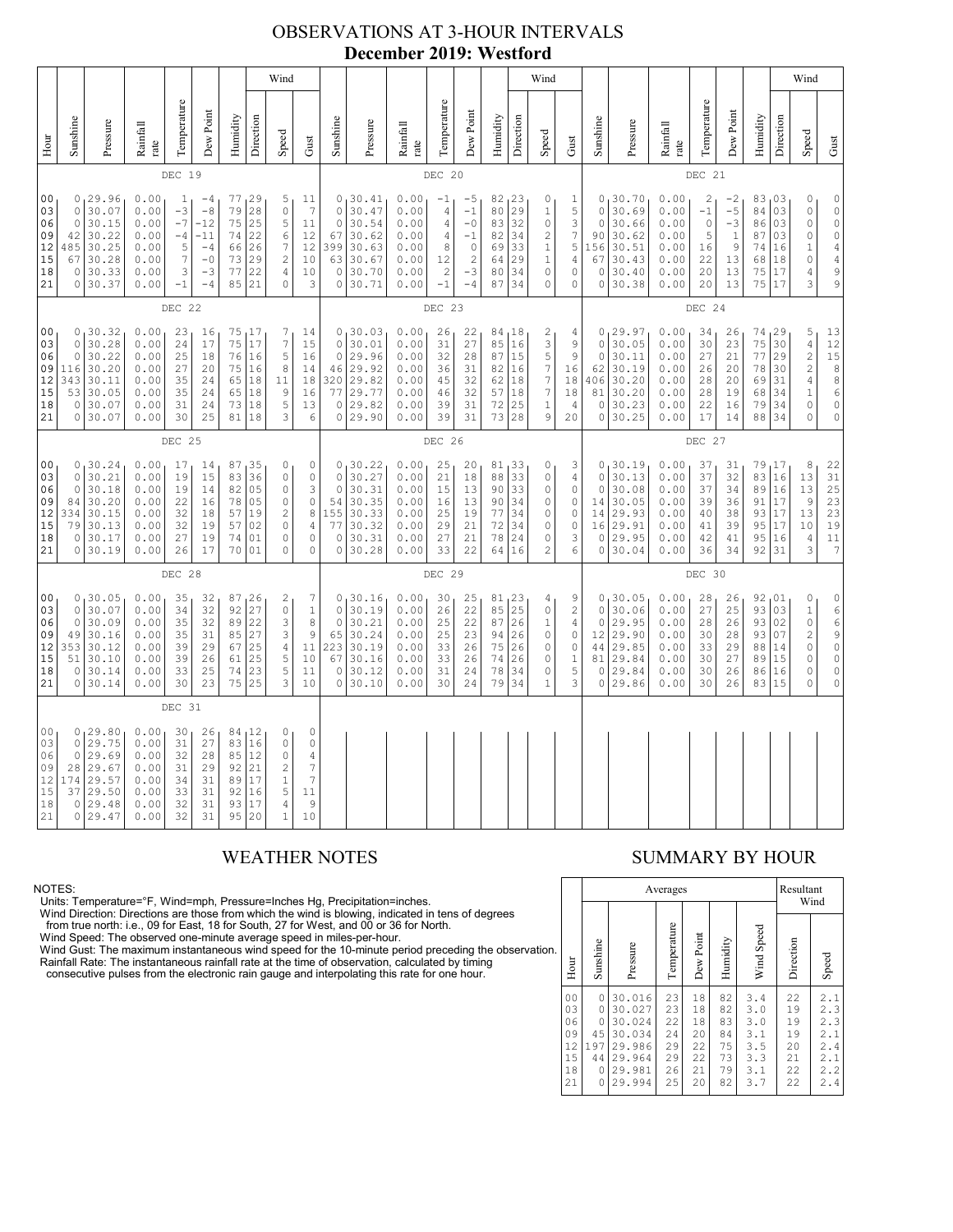## HOURLY PRECIPITATION (Water Equivalent) **December 2019: Westford**

| Date                                    |                                                                                                                                                                                                                                     | A.M. Hour Ending at |    |    |    |    |    |    |    |    |    |    |    |    | P.M. Hour Ending at |    |    |    |    |    |    |    |    |        |                                                           |  |  |
|-----------------------------------------|-------------------------------------------------------------------------------------------------------------------------------------------------------------------------------------------------------------------------------------|---------------------|----|----|----|----|----|----|----|----|----|----|----|----|---------------------|----|----|----|----|----|----|----|----|--------|-----------------------------------------------------------|--|--|
|                                         | 01                                                                                                                                                                                                                                  | 02                  | 03 | 04 | 05 | 06 | 07 | 08 | 09 | 10 | 11 | 12 | 01 | 02 | 03                  | 04 | 05 | 06 | 07 | 08 | 09 | 10 | 11 | $12\,$ | $_{\rm {Date}}$                                           |  |  |
| 01<br>$0\,2$<br>03<br>04<br>05          |                                                                                                                                                                                                                                     |                     |    |    |    |    |    |    |    |    |    |    |    |    |                     |    |    |    |    |    |    |    |    |        | $0\,1$<br>$02$<br>$03$<br>$04$<br>$05$                    |  |  |
| 06<br>07<br>$0\,8$<br>09<br>$10$        |                                                                                                                                                                                                                                     |                     |    |    |    |    |    |    |    |    |    |    |    |    |                     |    |    |    |    |    |    |    |    |        | 06<br>07<br>08<br>09<br>09<br>10                          |  |  |
| 11<br>$12$<br>$13$<br>$14$<br>15        |                                                                                                                                                                                                                                     |                     |    |    |    |    |    |    |    |    |    |    |    |    |                     |    |    |    |    |    |    |    |    |        | $\begin{array}{c} 11 \\ 12 \\ 13 \\ 14 \\ 15 \end{array}$ |  |  |
| 16<br>17<br>$1\,8$<br>19<br>20          |                                                                                                                                                                                                                                     |                     |    |    |    |    |    |    |    |    |    |    |    |    |                     |    |    |    |    |    |    |    |    |        | $\begin{array}{c} 16 \\ 17 \\ 18 \\ 19 \\ 20 \end{array}$ |  |  |
| 21<br>22<br>$\frac{23}{24}$<br>25       |                                                                                                                                                                                                                                     |                     |    |    |    |    |    |    |    |    |    |    |    |    |                     |    |    |    |    |    |    |    |    |        |                                                           |  |  |
| $\frac{26}{27}$<br>$2\,8$<br>29<br>$30$ |                                                                                                                                                                                                                                     |                     |    |    |    |    |    |    |    |    |    |    |    |    |                     |    |    |    |    |    |    |    |    |        | 26<br>27<br>28<br>29<br>29<br>30                          |  |  |
| 31                                      |                                                                                                                                                                                                                                     |                     |    |    |    |    |    |    |    |    |    |    |    |    |                     |    |    |    |    |    |    |    |    |        | 31                                                        |  |  |
|                                         | $_{\rm sum}$   0 . 00   0 . 00   0 . 00   0 . 00   0 . 00   0 . 00   0 . 00   0 . 00   0 . 00   0 . 00   0 . 00   0 . 00   0 . 00   0 . 00   0 . 00   0 . 00   0 . 00   0 . 00   0 . 00   0 . 00   0 . 00   0 . 00   0 . 00   0 . 0 |                     |    |    |    |    |    |    |    |    |    |    |    |    |                     |    |    |    |    |    |    |    |    |        |                                                           |  |  |

During a frozen precipitation event, hourly precipitation totals may not be recorded. In this case, daily amounts are typically entered in the last column (hour ending at 12 A.M.)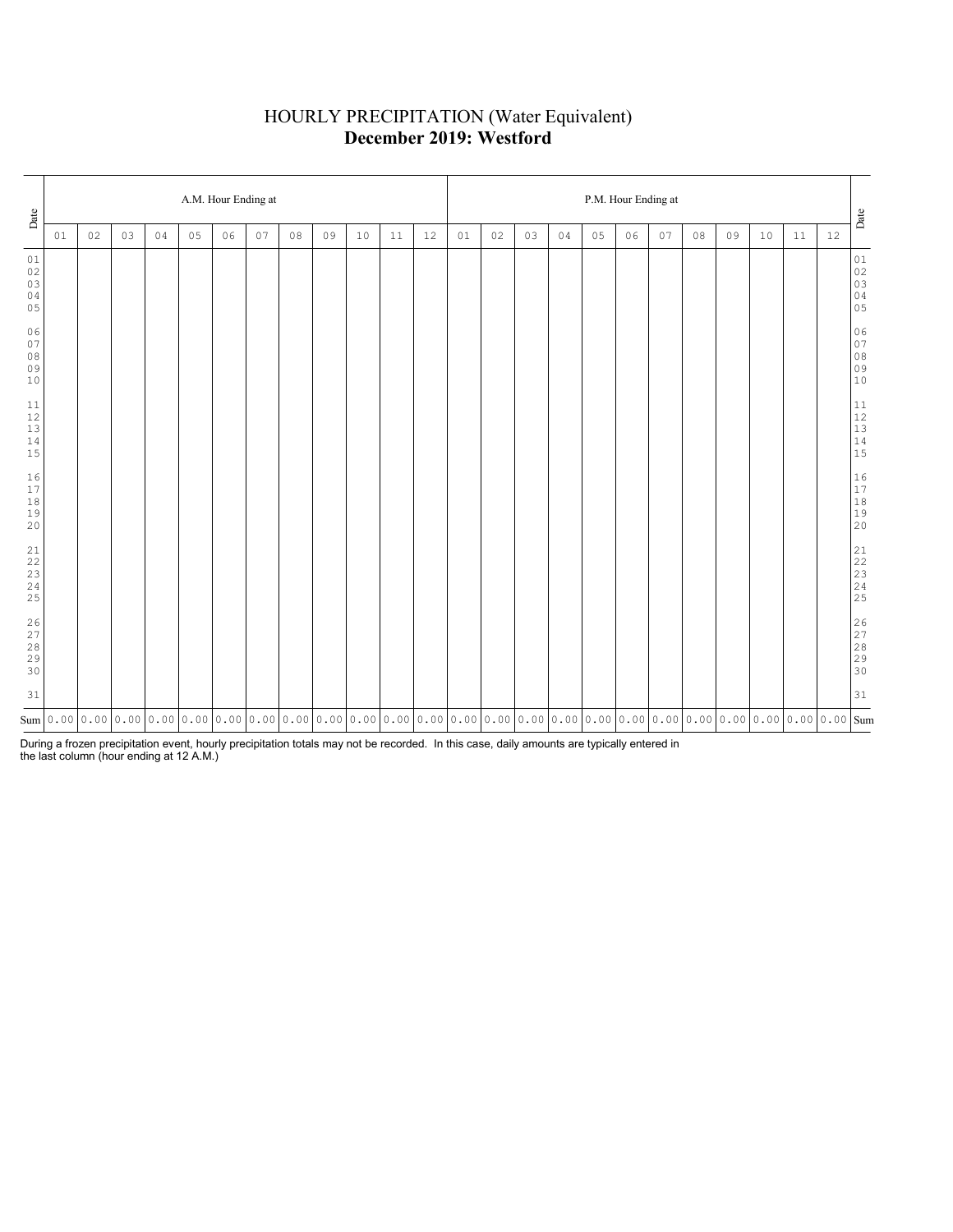## HOUR-BY-HOUR DATA **December 2019: Westford**